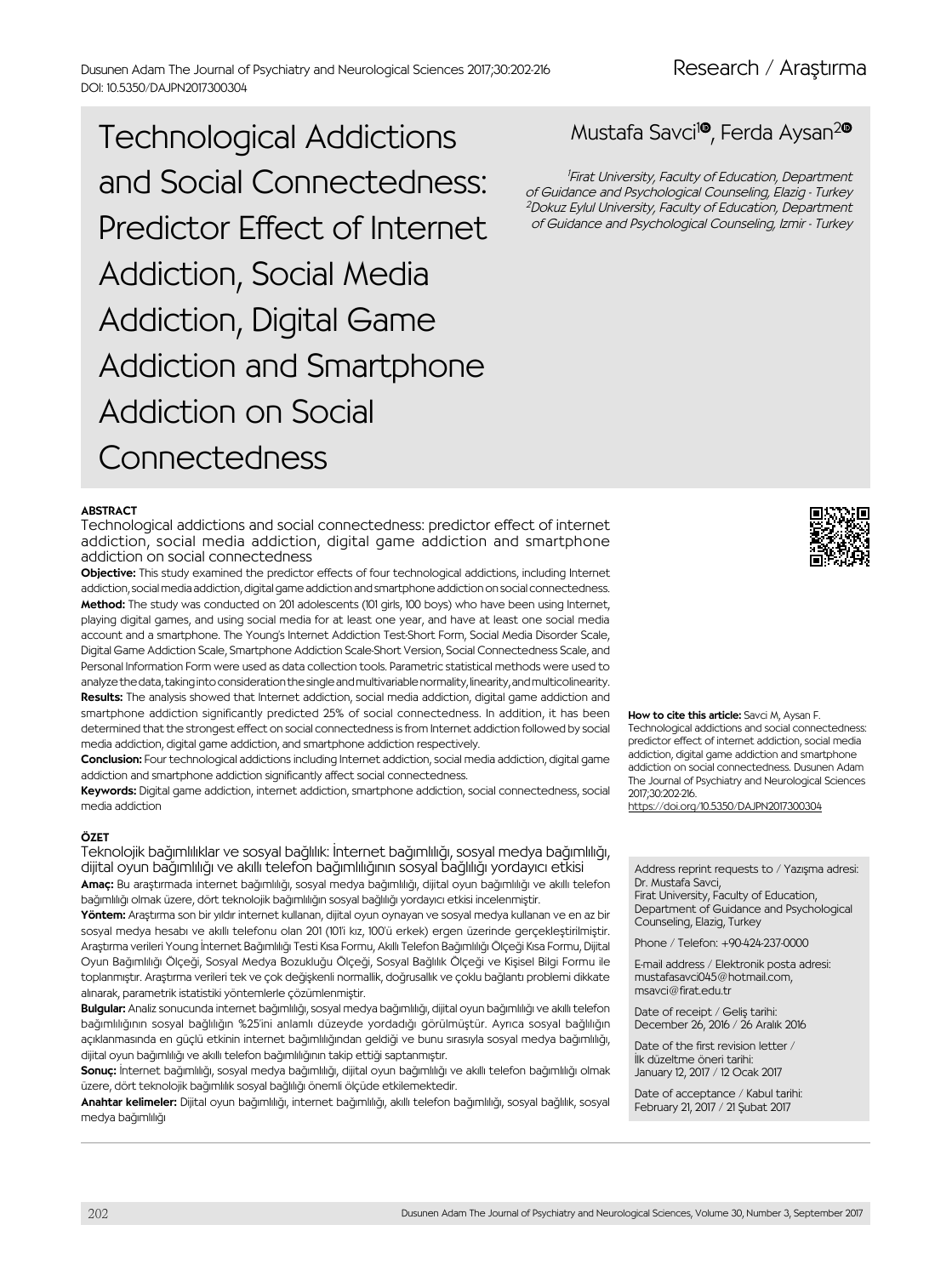## **INTRODUCTION**

Computers, the internet and smartphones have become an important part of everyday life. Hence, by 2016, 46% of the world population are users of internet, 31% active social media, and 51% smartphone users (1,2). This situation is also similar in Turkey. According to Turkish Statistical Institute (TUIK) (3) data, 61% of Turkey's population use the internet; and among internet use purposes social media ranks first. In Turkey 96% of the household have mobile phones (3). Besides, 53% of Turkey's population is actively using social media (1). Finally, digital games are commonly played among adolescents (4). These data and research results show that internet, social media, smart phones and digital games are used extensively. The intensive use of technology is together with problematic or pathological consumption. In this context, the question "can technology be an addiction?" is one of the topics frequently discussed in the literature (5,6). In the recent years, research has been conducted to answer the question "whether technological addictions such as internet addiction, social media addiction, digital game addiction and smartphone addiction are myths or are they really behavioral addictions?" Research has emphasized that individuals with internet addiction, social media addiction, digital game addiction, and smartphone addiction exhibit symptoms similar to those with other behavioral or chemical addictions (7-15).

Internet addiction, social media addiction and smartphone addiction are not classified as a disorder in DSM-5. However, in chapter 3 of DSM-5 it is suggested that digital game addiction can be recognized as "internet gaming disorder". In the DSM-5 internet gaming disorder is defined with 9 diagnostic criteria: preoccupation with internet games (internet gaming becomes the dominant activity in daily life), tolerance (the need to spend increasing amounts of time engaged in internet games), withdrawal symptoms (irritability, anxiety, or sadness), continuity/permanence (unsuccessful attempts to control the participation in internet games), replacement (preferring internet games against previous hobbies and entertainment), continued

excessive use of internet games despite knowledge of psychosocial problems, deceiving (deceiving others regarding the amount of internet gaming), escape (use of internet games to escape from a negative mood), conflict/lost (having lost educational or career opportunities). Observation of five or more criteria in the last one year indicates internet gaming disorder. Besides, for the first time the concept of internet addiction took place in DSM-5 (7). It is anticipated that technological addictions will be included in a wider range in later versions of DSM. In the literature, internet addiction, social media addiction and smart phone addiction are considered as behavioral addiction. Griffiths (16), Young (17), Anderson (18) and Shapira et al. (19) have described smartphone addiction as a behavioral addiction; Kuss and Griffiths (20), Griffiths (21), van den Eijnden et al. (14) and Lin et al. (23) have described smartphone addiction as a behavioral addiction.

Internet addiction is the main framework of other internet related addictions. In this context, Griffiths and Szabo (13) emphasize that the internet activities as well as the internet are addictive sources. Therefore, concepts such as social media addiction, digital game addiction and smart phone addiction can be considered as addictions in which the active substance is internet (14,22). Regardless of the type of addictive practice or application, internet addiction is considered as a whole. But the concepts of social media addiction, digital game addiction, smartphone addiction are more specific and more purposeful. internet addiction can be likened to "volatile substances" in this respect. The concept of volatile substances constitutes the basic framework of materials such as adhesives, thinners, cooler sprays and lighter gas. Knowing what type of volatile substance an individual is addicted, facilitates intervention and prevention efforts. Similarly, internet addiction is a general and inclusive concept. It is very critical in terms of preventive and intervention efforts to know which application or activity of the internet is the person addicted. In this context, Kuss and Griffiths (20) consider internet addiction, social media addiction, digital gaming addiction and smart phone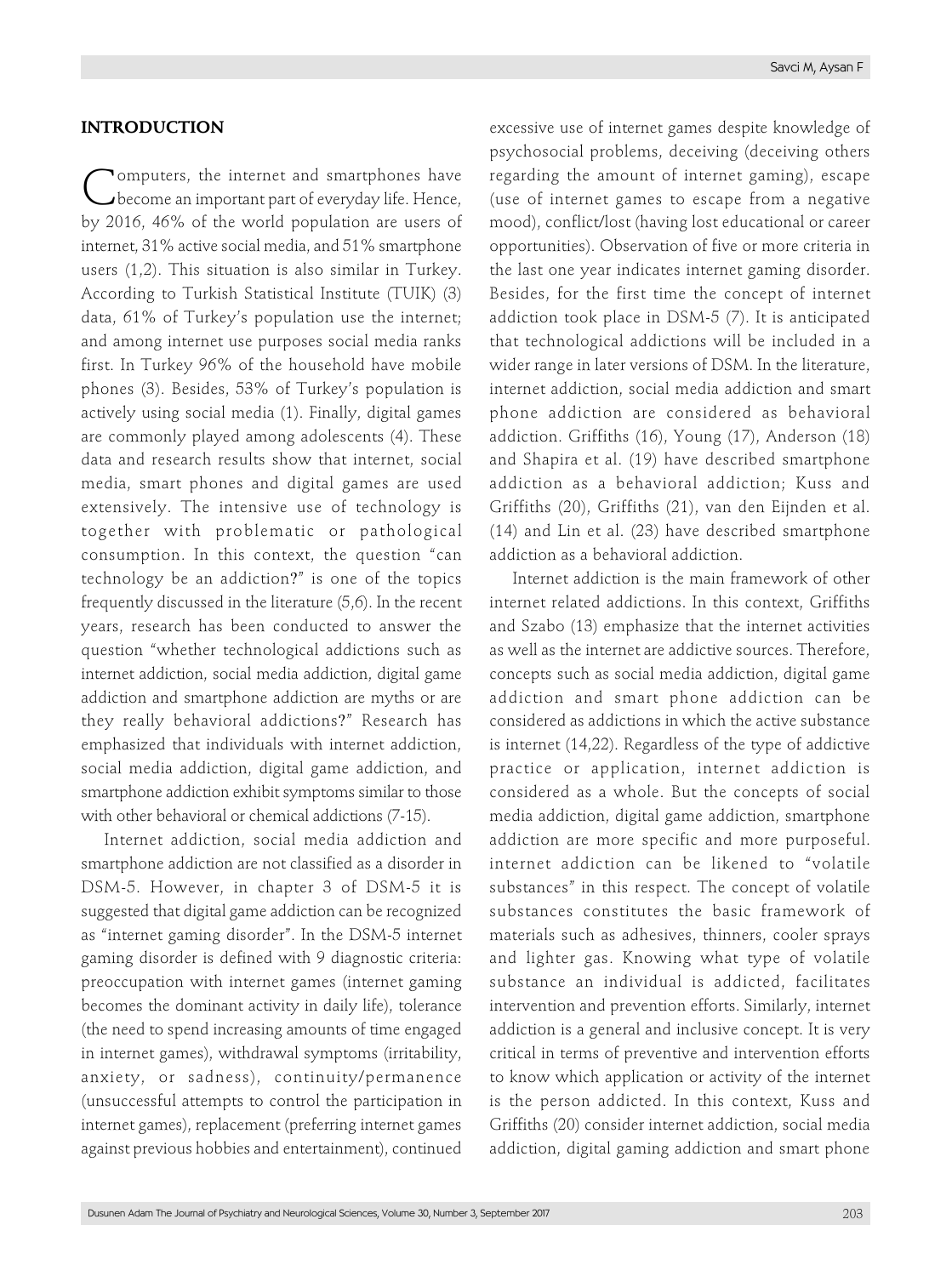addiction as technological addictions. Therefore, it is possible to judge all these addictions as technological addictions or technology related addictions as technological addictions or technology related addictions.

Examining the literature, a common definition can be given to the concepts of internet addiction, social media addiction, digital game addiction and smartphone addiction. According to this, "the state of excessive use, unsatisfied desire to use, neglect of activities due to excessive use, disrupting social relations due to excessive use, use as an escape tool from negative emotions and life stress, having problems in giving up and reducing the use, becoming nervous and anxious when it is not possible to use, and deceiving others regarding the duration and amount of use" defines internet addiction, social media addiction, digital game addiction and smartphone addiction (7,14,17,22). Since internet addiction is the main component of social media addiction, digital game addiction and smart phone addiction, it is possible to say that internet addiction is highly related to these addictions.

In the literature, technological addictions are related to biopsychosocial problems. Research have shown that internet addiction, social media addiction, smartphone addiction and digital game addiction are associated with "depression" (24-27), "impulsivity" (7,28-30), "loneliness" (31-34), "sleep quality" (25,27,35,36), "well-being" (25,37-39), "self-esteem" (33,34,40,41) and "academic performance" (24,42-44). On the other hand, according to some researchers, the use of technology strengthens friendship, facilitates interpersonal conversations and communication, and allows establishing new social relations (45-47). Therefore, the problematic use of technology should be regarded as an important criterion. Hence, research emphasize that problematic internet usage is related to psychopathological symptoms (48).

The literature discusses the effects of internet addiction, social media addiction, smartphone addiction and digital gaming addiction on social connectedness. Grieve et al. (49) emphasize that the use of social media provides positive contributions to

the development and maintenance of social connectedness. Similarly, Quinn and Oldmeadow (50) found that adolescents using social media had a higher sense of belonging than adolescents who did not. Additionally, Davis (51) emphasizes that the use of technology strengthens friendship and increases social connectedness. Use of appropriate and effective technology can provide significant contributions to social relationships, but harms social relationships when technology use reaches a problematic level.

In the literature, there is no research on which of the technological addictions such as internet addiction, social media addiction, smart phone addiction and digital game addiction have a higher effect on social connectedness. However, it can be said that internet addiction has a higher effect on social connectedness because internet addiction constitutes the main framework of other addictions related to internet (social media addiction, smart phone addiction and digital game addiction). In the research, the effects of internet addiction, social media addiction, smartphone addiction and digital game addiction on social connectedness have been investigated separately. In this context, researchers emphasize that the use of internet, social media, digital gaming and smartphone at the level of addiction hinders real social relations and consequently social connectedness is reduced (52-54).

Social connectedness is the subjective perception of whether an individual feels himself or herself as a significant part of his/her social and emotional relationships (55). As this subjective perception increases, social connectedness becomes stronger. Moore (56) emphasizes that social connectedness should be regarded as a talent. According to Moore (56), social connectedness is defined as the ability to develop meaningful relationships that will facilitate the individual to view himself/herself as part of his/her relationships. Maslow (57) also considers social connectedness as a basic human need. Technology can be used as an alternative tool to address this need. In this context, it is possible to say that communication technologies in particular have a critical importance in the development and maintenance of social connectedness. Hence, Chayko (58) emphasizes that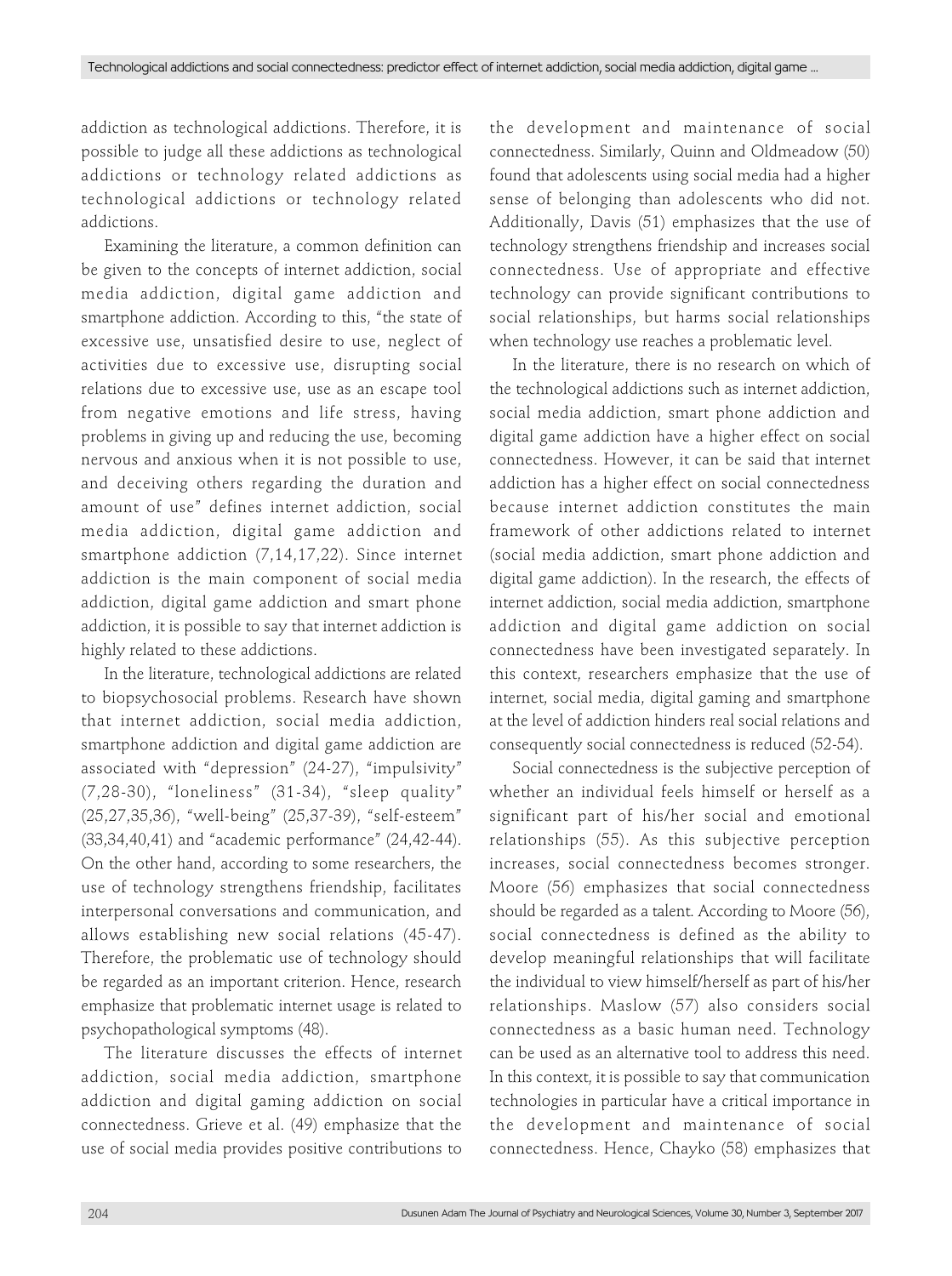the internet and digital technologies connect people living in different regions of the world, which contributes to people get aware of each other and have communication. Therefore, it can be said that internet and digital technologies strengthen social connectedness.

Problematic use of technology is an important criterion in the relationship between technology use and social connectedness. Social connectedness is negatively affected if the use of technology restricts real social relations and leads to isolation and alienation (59). Intense use of technology restricts the individual's true social environment interactions and interpersonal relations which cause the individual to move away from the real social environment. When isolated from the true social environment the individual starts to perceive himself as not being a meaningful part of his relationships (53,54,60). Similarly, McIntyre et al. (61) emphasize that compulsive internet use can directly affect social connectedness as well as through personality traits. According to McIntyre et al. (61), when the internet is used at the compulsive level, it becomes difficult for the individual to develop meaningful and sustainable relations and to feel himself as a meaningful part of his relations.

Adolescence is regarded as a critical period in terms of social connectedness (55,62) and technological addictions such as internet addiction, social media addiction, digital game addiction and smartphone addiction (4,15,22). The use of technologies such as the internet and social media is more common among adolescents. This makes the adolescents more vulnerable to technological addictions (63). In this context, Andreassen (64) emphasizes that the fact that there are no authority figures in virtual environments leads the adolescents to virtual environments. Adolescence is a period when conflicts with the authority figure are experienced. Adolescent frequently prefers virtual environments to avoid this conflict. Hence, Yen et al. (65) indicate that adolescents use virtual environments as an alternative means of coping with psychosocial problems. During adolescence, the individual is in search of a group or individual to whom he or she can associate or feel belonging. This is quite

critical in terms of the development of the adolescent's social connectedness. Social connectedness affects both adolescence and adulthood developmental tasks. It has been emphasized that individuals with low levels of social connectedness tend to be isolated from society, have problems in associating themselves or sense of belonging, have negative perceptions towards themselves and others, and have distrust (55,62,66). In this context, particular attention should be paid to technological addictions and social connectedness in biopsychosocial evaluation of adolescents. Technological addictions cause the adolescent become lonely, get isolated from the society and deteriorate interpersonal relations. This prevents the adolescent from developing social connectedness or reduces the existing level of social connectedness.

In addition to internet addiction, social media addiction, digital game addiction and smart phone addiction, TV addiction (67), phubbing (68), online pornography addiction (69), online shopping addiction (70), and online sex addiction (71) are considered within the scope of technological addictions in the literature. However, in this study, the concept of technological addiction is limited to internet addiction, social media addiction, digital game addiction and smart phone addiction. In this study, the predictive effect of technological addictions on social connectedness in adolescents was examined. There are many studies in the literature that examine the relation of technological addiction to social connectedness. However, no research has been found on which technological addiction is more risky in terms of social connectedness. No studies investigating the effects of multiple technological addictions on social connectedness have been available. It is conceivable that this research can reach important conclusions about how social connectedness is affected by technological addictions. Determining the extent to which social connectedness is affected by technological addictions and which technological addiction has more effect on social connectedness will provide a significant contribution to the protection of social connectedness against technological addictions. Since social connectedness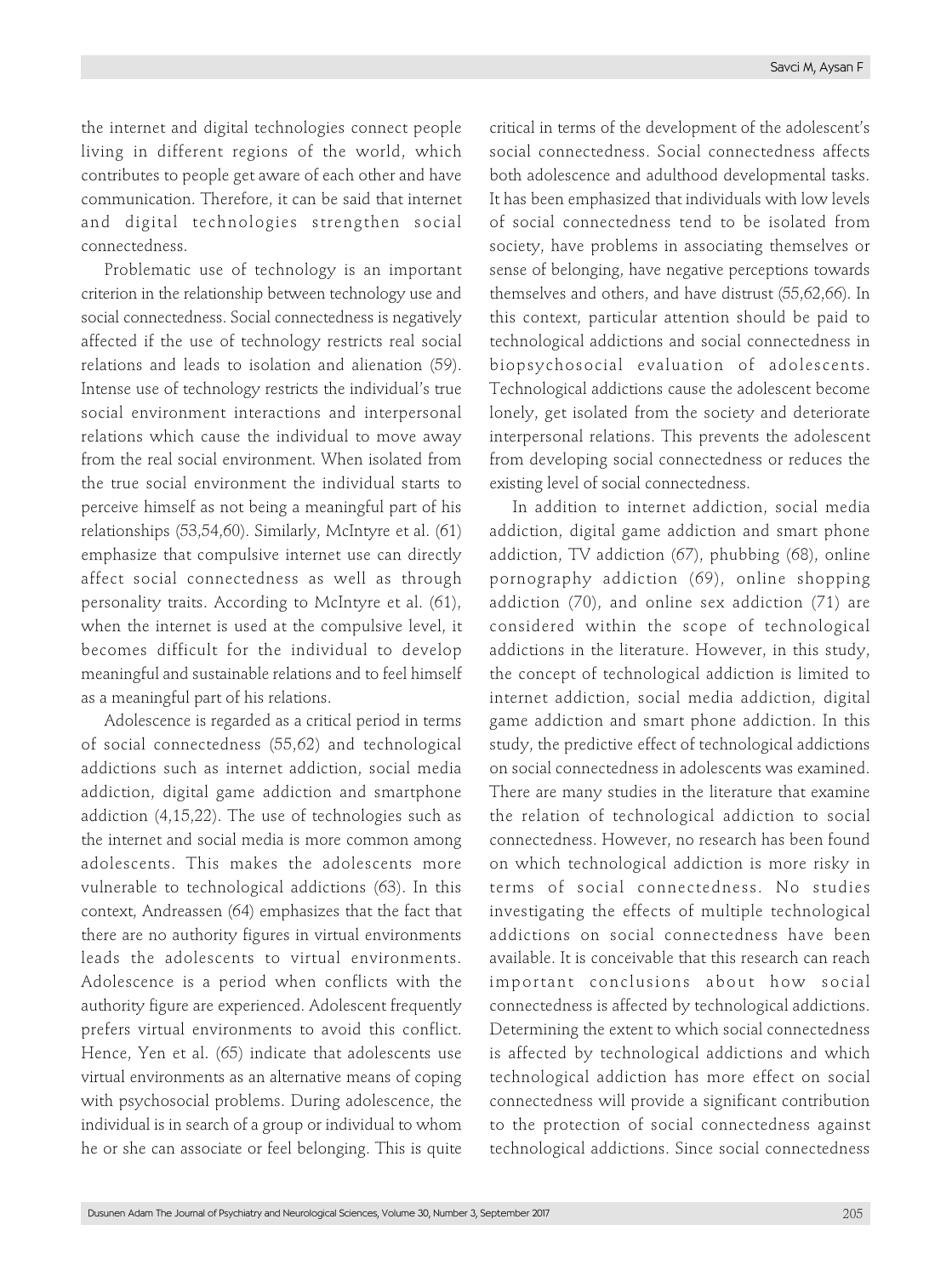is an evolving construct, it is critical to determine the risk factors regarding social connectedness. Accordingly, the identification of risk factors may contribute to the development and protection of social connectedness.

## **METHOD**

## **Study Design**

This is a descriptive study examining the predictive effect of internet addiction, social media addiction, digital game addiction and smartphone addiction on social connectedness in adolescents.

## **Study Group**

The study was carried out with the students attending four high schools (Anatolian High School, Science High School, Vocational and Technical High School and Religious Vocational High School) affiliated to Elazig Provincial Directorate of National Education in 2015-2016 academic year. The Convenience Sampling method was used in the study. The study has been conducted on adolescents who have been using the internet, playing digital games, and using social media and having at least one social media account and a smartphone over the past year. It has been found that 21 adolescents who met these criteria did not want to participate in the study. Upon administration, data was collected from 209 adolescents. Data of the 8 subjects were not included in the analyzes because they were incomplete, sloppy and incorrect. Consequently, 201 volunteers who met the criteria were included in the study. Of the adolescents, 101 (50.2%) were female and 100 (48.8%) were male. The adolescents ranged 14-18 years old.

# **Measures**

In this study, Young's Internet Addiction Test Short Form (YIAT-SF), Smart Phone Addiction Scale Short Form (SAS-SF), Digital Game Addiction Scale (DGAS-7), Social Media Disorder Scale (SMDS), Social Connectedness Scale (SCS) and Personal Information Form were used as data collection tools.

**Young's Internet Addiction Test Short Form (YIAT-SF):** YIAT-SF, developed by Young (17) and transformed into a short form by Pawlikowski et al. (72), is a 5-point Likert type measure consisting of 12 items. The Turkish version of YIAT-SF was conducted by Kutlu et al. (73) on both adolescents and university students. As a result of the Exploratory Factor Analysis (EFA), it was seen that it was a one-factor scale in both university students and adolescents. One-factor structure of the scale was tested with Confirmatory Factor Analysis (CFA). The fit index values for CFA showed good fit both in university students  $(\chi^2=144.930, sd=52, RMSEA=0.072, RMR=0.70,$ GFI=0.93, AGFI=0.90, CFI=0.95 and IFI=0.91) and in adolescents  $(\chi^2=141, 934, \text{ sd}=51, \text{RMSEA}=0.080,$ GFI=0.90, CFI=0.90 ve IFI=0.90). The Cronbach alpha reliability coefficient of the scale was 0.91 in university students and 0.86 in adolescents. The test-retest reliability of the YIAT-SF was 0.93 in the university students and 0.86 in the adolescents. There are no reversed scored items and the high scores indicate increased risk of internet addiction.

**Social Media Disorder Scale (SMDS):** SMDS is a Likert-type measure consisting of 9 items and one dimension that was developed by van den Eijnden et al. (22) and adapted to Turkish by Savci, Ercengiz and Aysan (74). As a result of the EFA, it was seen that it has a one-factor structure which accounts for 47.88% of total variance. This one-factor structure was tested with CFA in two separate samples. As a result of the analysis, it was found that the social media disorder model had good fit values in both samples  $[(x^2=39.237, sd=27, x^2/sd=1.453, RMSEA=0.055,$ GFI=0.95, AGFI=0.91, CFI=0.97, IFI=0.97 ve TLI  $(NNFI) = 0.96$ ,  $(\chi^2 = 50.725$ , sd=26,  $\chi^2$ /sd=1.951, RMSEA=0.072, GFI=0.94, AGFI=0.90, CFI=0.94, IFI=0.94 ve TLI (NNFI)=0.92]. The factor loadings of SMDS for EFA range from 0.58 to 0.77 and for CFA range from 0.44 to 0.75. According to the results of criterion-related validity analysis of SMDS is positively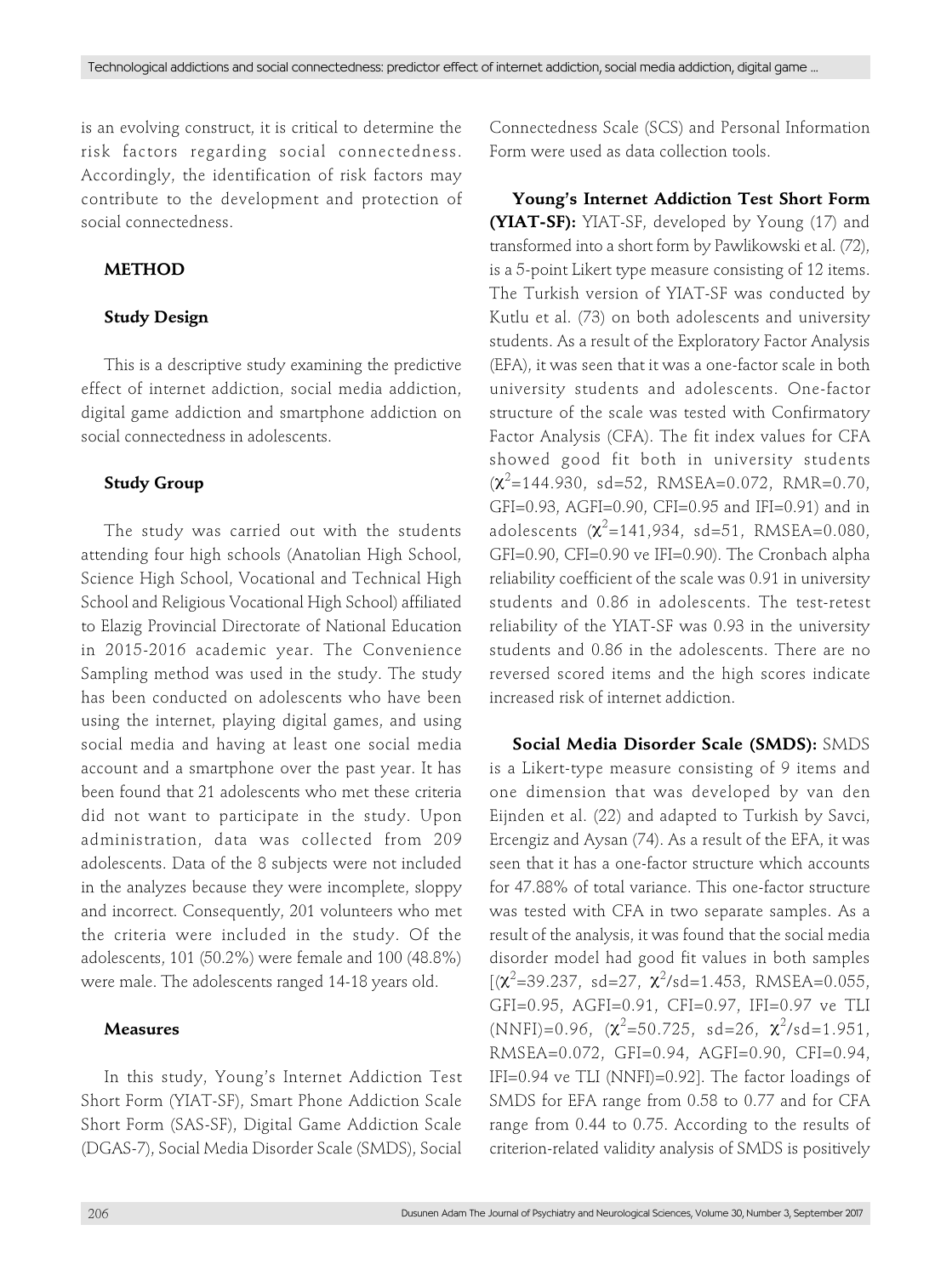related with the duration of social media usage, number of social media accounts, negative emotions and impulsivity, but negatively related with self-esteem, social connectedness, and positive emotions. The reliability of SMDS was examined with test-retest method and Cronbach's  $\alpha$  internal consistency reliability coefficient in three different samples. Cronbach's alpha coefficient was 0.83, 0.86 and 0.86; and a three-week test-retest correlation was 0.805. There are no reverse-scored items, and high scores indicate an increased risk of social media disorder/ addiction.

**Digital Game Addiction Scale (DGAS-7):** DGAS-7 is a Likert-type scale consisting of 7 items and one dimension developed by Lemmens et al. (4) and adapted to Turkish by Yalcin-Irmak and Erdogan (75). In EFA results it was seen that DGAS-7 has a one-factor structure that accounts for 56.96% of the total variance. This one-factor structure was tested with CFA. As a result of the analysis, it was found that the digital game addiction model had acceptable fit index values  $(\chi^2$ =14.22, p=0.37, sd=14, RMSEA=0.012, AGFI=0.92, CFI=0.99, GFI=0.96 ve SRMR=0.06). The factor loadings of the DGAS-7 ranged from 0.52 to 0.77 and the item total score correlation coefficients ranged from 0.52 to 0.76. The Cronbach alpha coefficient of the DGAS-7 was 0.72 and the three-week test-retest correlation was 0.80. There are no reverse-scored items, and high scores indicate increased risk of digital game addiction.

**Smartphone Addiction Scale Short Version (SAS-SV):** SAS-SV is a Likert-type scale consisting of 10 items and one dimension that was developed by Kwon et al. (14) and adapted to Turkish by Noyan et al. (76). The one-dimensional structure of SAS-SF accounts for 46.3% of the total variance. The factor loadings of SAS-SF range from 0.49 to 0.83. The criterion validity of SAS-SF was examined with internet addiction. As a result of the analysis, it was seen that SAS-SF is related to internet addiction in expected direction and level. The reliability of SAS-SF was examined by Chronbach

alpha coefficient and test-retest reliability coefficient. As a result of the analysis, Chronbach alpha coefficient of SAS-SF was 0.87 and test-retest reliability coefficient was 0.93. There are no reversescored items, and high scores indicate increased risk for smartphone addiction.

**Social Connectedness Scale (SCS):** The SCS which was developed by Lee and Robbins (62) and adopted to Turkish by Duru (77), is a one-dimensional measure with 8 negative items. The SCS is assessed over 6 points. As a result of EFA, it was seen that Turkish version of SCS had one dimension. Criterion validity of the SCS was assessed by UCLA Loneliness Scale, Life Satisfaction Scale and Social Provisions Scale. As a result of the criterion-related validity analysis, it was seen that the SCS was associated with these scales in the expected direction and level. Cronbach's alpha internal consistency reliability coefficient of the SCS was 0.90 and test-retest reliability coefficient was 0.90. There are no reverse-scored items, and high scores indicate high level of social connectedness.

## **Data Collection Phase**

This study was conducted within the scope of the first author's doctoral dissertation that was executed under the supervision of the second author. Therefore, the data of the research has been collected within the permission granted to the doctoral dissertation. The research data were collected in classrooms of the adolescents. Administration took place at four high schools affiliated to Elazig Provincial Directorate of National Education in 2015-2016 academic year. The researcher explained the purpose of the research, the administration method and the principles of privacy and volunteering, and read the informed consent form. Since the sample group was large, the Informed Volunteer Consent Form was read by the researcher in order that the administration did not interfere with the lectures and that it could be completed in one lecture hour. Consents were not obtained from the participants' families. However, the administration was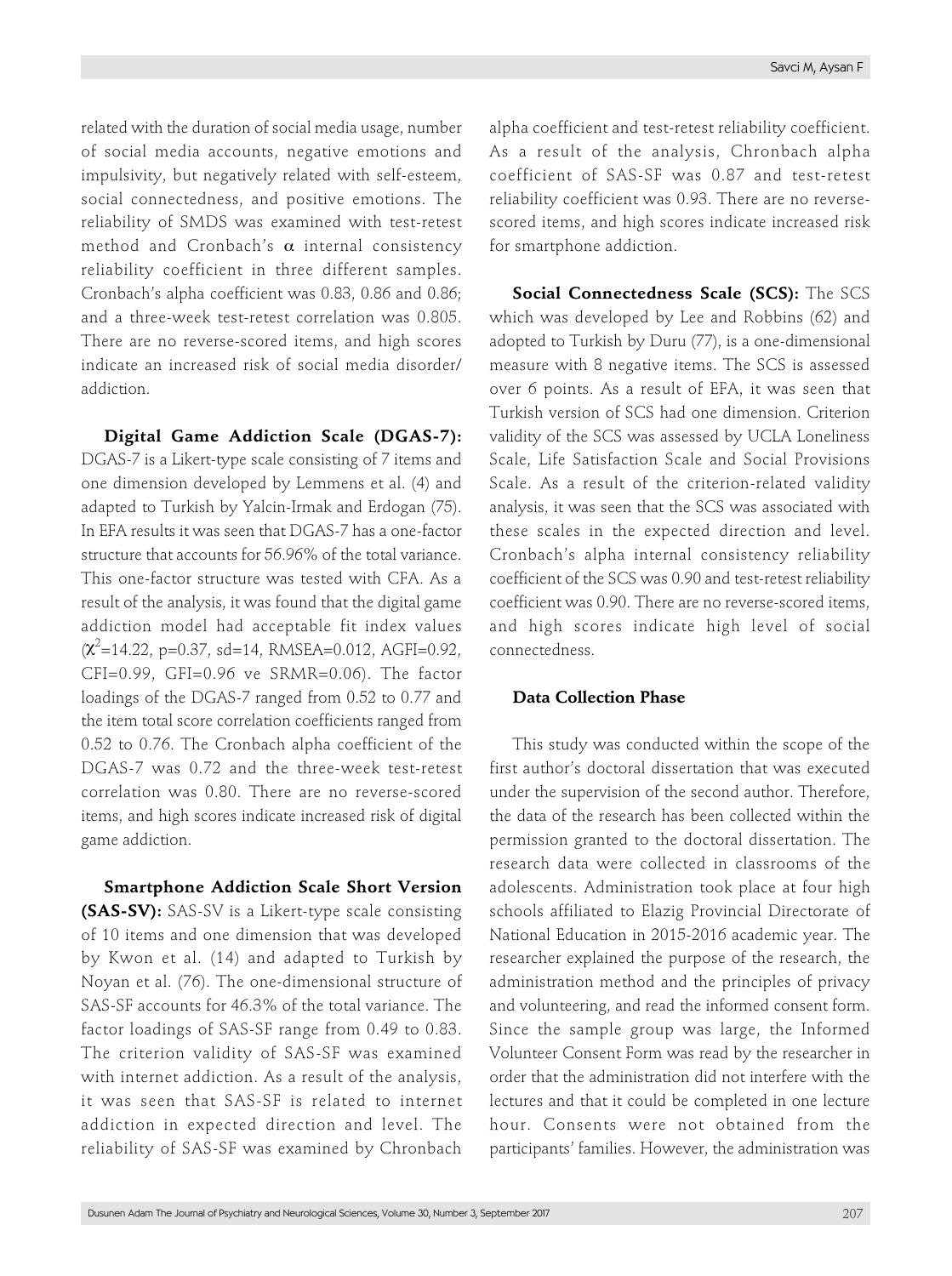carried out by the researcher within the implicit knowledge and approval of the school management and under the supervision of the teachers. Volunteer adolescents who have been using the internet, playing digital games, and using social media, and having at least one social media account and a smartphone in the past year have been included in the study. Adolescents who did not meet these criteria or met the criteria but did not volunteer, were not included in the study. It was observed that the administration lasted 25-30 minutes. At the end of the administration, 8 subjects with incomplete, sloppy or incorrect data were excluded and analyses were carried out on the remaining data. The researchers declare that this study was carried out in accordance with the Helsinki Declaration.

## **Statistical Analysis**

Statistical analyzes were performed considering loss and extreme values, single and multivariable normality, linearity, and multicolinearity problems. In this context, firstly data set was examined in terms of loss and extreme values. Missing data was replaced with series mean. Then extreme values were examined and no extreme data which could adversely affect the analysis were detected. The research data were examined in terms of single and multivariable normality and it was found that the skewness (-0.36 to 0.58) and the kurtosis coefficients (-0.69 to 0.47) for the research variables were within acceptable values. In addition, the Scattering Diagram Matrix was examined and it was seen that there are elliptical distributions. These findings indicate that the research data meet the assumptions of linearity and single and multivariable normality (78). The correlations between variables and VIF and tolerance values were examined to evaluate whether or not the research data caused multicolinearity problems. The multicolinearity problem occurs when the correlation between variables is greater than 0.90, VIF values are greater than 10, and tolerance values are less than 0.10 (78). Binary correlations between the independent variables of the study do not cause a multicolinearity problem (r<0.90 for all binary correlations). In addition, the VIF (all VIF values of independent variables are less than 10) and the tolerance values (all tolerance values of independent variables are greater than 0.10) of independent variables do not cause a multicolinearity problem. Taking into account these statistical analyzes, the data of the research was analyzed by parametric statistical methods.

### **RESULTS**

#### **Descriptive Statistics and Correlation Values**

Descriptive statistics and correlation values for dependent variables and independent variables are presented in Table 1.

The skewness coefficients of the variables in the study ranged from -0.36 to 0.58, the kurtosis coefficients ranged from -0.69 to 0.47, and the Cronbach alpha internal consistency reliability coefficients ranged from 0.77 to 0.93. Social connectedness was negatively and moderately related with internet addiction ( $r = -0.34$ ,  $p < 0.01$ ) and social

#### **Table 1: Descriptive statistics and correlation values of variables**

| <b>Descriptive Statistics</b> |           |                 | <b>Correlation Values</b> |                     |                        |                         |
|-------------------------------|-----------|-----------------|---------------------------|---------------------|------------------------|-------------------------|
| Mean                          | <b>SD</b> | <b>Skewness</b> | Kurtosis                  | Cronbach's<br>Alpha |                        | Social<br>connectedness |
| 35.38                         | 9.57      | $-0.36$         | $-0.69$                   | 0.91                | Internet addiction     | $-0.34*$                |
| 30.90                         | 8.29      | 0.57            | 0.47                      | 0.84                | Social media addiction | $-0.33*$                |
| 21.54                         | 5.83      | 0.32            | $-0.53$                   | 0.78                | Digital game addiction | $-0.28*$                |
| 16.79                         | 4.64      | 0.15            | $-0.44$                   | 0.77                | Smartphone addiction   | $-0.22*$                |
| 21.64                         | 8.87      | 0.58            | $-0.58$                   | 0.93                |                        |                         |
|                               |           |                 |                           |                     |                        |                         |

\*p<0.01, SD: Standard deviation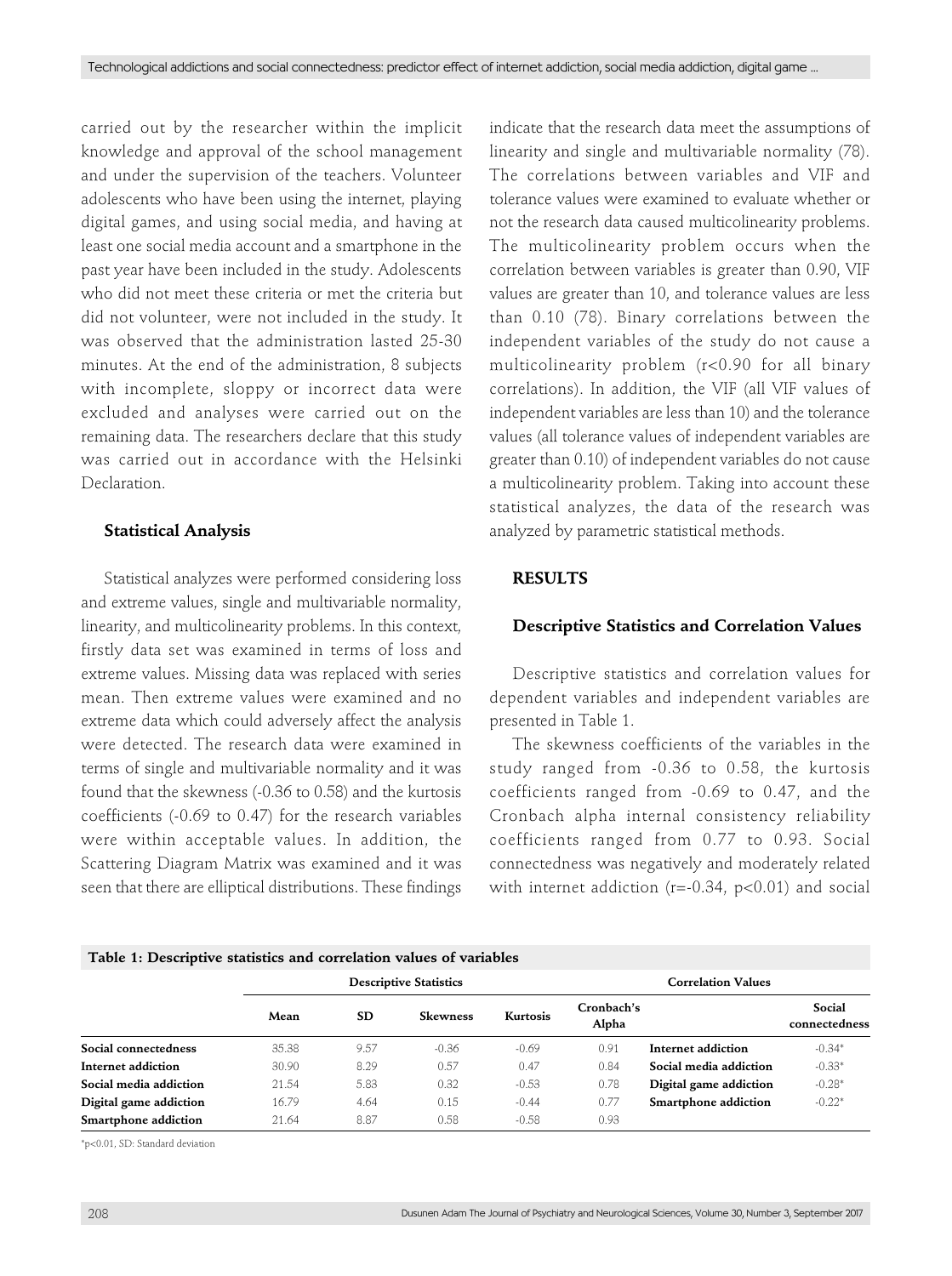media addiction ( $r=-0.33$ ,  $p<0.01$ ); and it was negatively and mildly related with digital game addiction ( $r = -0.28$ ,  $p < 0.01$ ) and smart phone addiction  $(r=-0.22, p<0.01)$ .

# **The Predictive Effect of Technological Addictions on Social Connectedness**

The results of multiple regression analysis regarding the predictive effect of technological addictions on social connectedness are presented in Table 2.

According to the results of multiple regression analysis given in Table 2, internet addiction, social media addiction, digital game addiction and smartphone addiction predicted  $25\%$  ( $R^2=0.25$  p<0.001) of social connectedness significantly (F[4,196]=16.438, p<0.001). When t-test results regarding the significance of the regression coefficients are examined, the greatest contribution to the prediction of social connectedness is from internet addiction, followed by social media addiction, digital game addiction and smartphone addiction.

Internet addiction is the main framework of social media addiction, digital game addiction, and smartphone addiction. This fact can cause a concern that social connectedness is predominantly predicted by internet addiction. For that reason, internet addiction has been removed from the model and the predictive effect of social media addiction, digital game addiction, and smartphone addiction on social connectedness has been examined. The results of multiple regression analysis are presented in Table 3.

According to the results of multiple regression analysis given in Table 3, social media addiction, digital game addiction and smartphone addiction predicted 20% ( $R^2$ =0.20 p<0.001) of social connectedness significantly (F[3,197]=16.072, p<0.001). When the results of the t-test on the significance of the regression coefficients are examined, it has been found that social media disorder, digital game addiction and smartphone addiction, respectively, contribute significantly to the prediction of social connectedness.

## **DISCUSSION**

In this study, the predictive effect of internet addiction, social media addiction, digital game addiction, and smartphone addiction on social connectedness has been investigated. As a result of the study, it is seen that these technological addictions predict the social connectedness negatively and

**Table 2: Results of multiple regression analysis regarding predictive effect of ınternet addiction, social media addiction, digital game addiction, and smartphone addiction on social connectedness**

| <b>Predicted Variable</b>   | Predictors             | в        | <b>Standard Error</b> | Beta     |          | D       |
|-----------------------------|------------------------|----------|-----------------------|----------|----------|---------|
| <b>Social Connectedness</b> | Constant               | 62.940   | 3.461                 |          | 18.185   | < 0.001 |
|                             | Internet addiction     | $-0.283$ | 0.075                 | $-0.245$ | $-3.780$ | < 0.001 |
|                             | Social media disorder  | $-0.376$ | 0.107                 | $-0.229$ | $-3.531$ | < 0.001 |
|                             | Digital game addiction | $-0.398$ | 0.131                 | $-0.193$ | $-3.041$ | < 0.001 |
|                             | Smartphone addiction   | $-0.186$ | 0.068                 | $-0.172$ | $-2.749$ | < 0.001 |

R=0.50 R<sup>2</sup>=0.25, Adj R<sup>2</sup>=0.24, F (4,196)=16.438, p<0.001

## **Table 3: Results of multiple regression analysis regarding predictive effect of social media addiction, digital game addiction and smartphone addiction on social connectedness**

| <b>Predicted Variable</b>   | Predictors             | В        | <b>Standard Error</b> | Beta     |          | p       |
|-----------------------------|------------------------|----------|-----------------------|----------|----------|---------|
| <b>Social Connectedness</b> | Constant               | 57.396   | 3.239                 |          | 17.721   | < 0.001 |
|                             | Social media disorder  | $-0.489$ | 0.106                 | $-0.298$ | $-4.628$ | < 0.001 |
|                             | Digital game addiction | $-0.440$ | 0.135                 | $-0.213$ | $-3.266$ | < 0.001 |
|                             | Smartphone addiction   | $-0.189$ | 0.070                 | $-0.175$ | $-2.705$ | < 0.001 |

R=0.44 R<sup>2</sup>=0.20, Adj R<sup>2</sup>=0.18, F (3,197)=16.438, p<0.001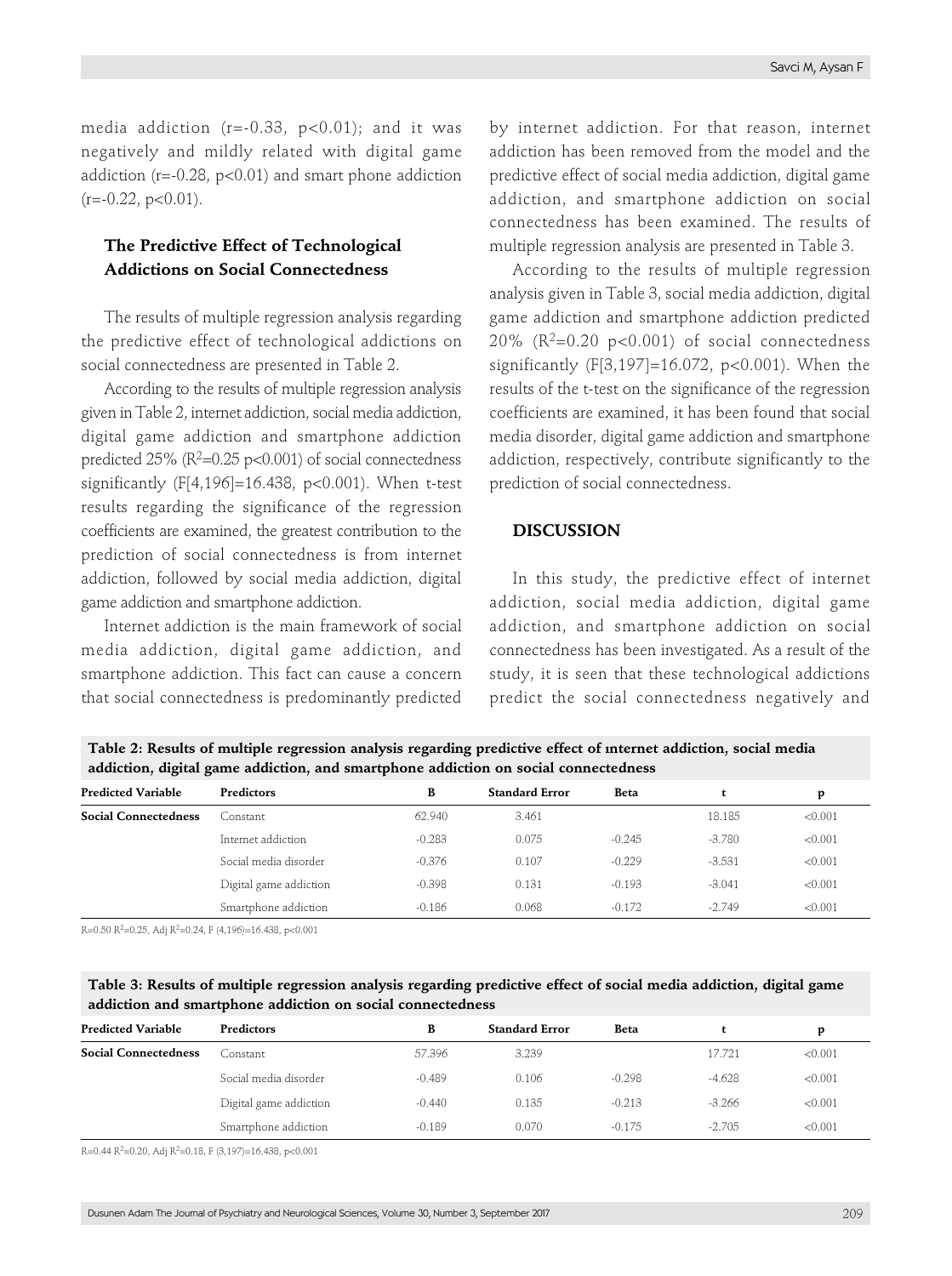significantly. It has been seen that the greatest contribution to the prediction of social connectedness is from internet addiction. Social media addiction, digital game addiction and smartphone addiction, respectively, provide significant contributions to the prediction of social connectedness.

The effects of internet addiction, social media addiction, digital game addiction, and smart phone addiction on social connectedness can be explained by real social environments, loneliness, peer groups and friendship, communication skills and socialization tendencies, intimate relationship and personality traits. Theoretical explanations and research results regarding these factors are presented below.

Technology is used as an alternative to real social environments in the development and maintenance of social connectedness. With technological advances, individuals in different continents of the world have the opportunity to communicate and interact at the speed of light. This provides crucial contributions to the establishment and maintenance of interpersonal relationships and to the participation in the society (58). However, technology can be overused to disrupt functioning in some individuals. Such use can cause the individual move away from the true social environment (31,33,52). In this context, it can be said that the pathological or problematic use of technology negatively affects social connectedness. Lee and Robbins (55) emphasize that social connectedness developes through interpersonal relationships established in the real social world. Therefore, it is possible to say that individuals who spend a considerable part of their time in virtual environments and play games are at risk in terms of social connectedness.

Bargh and McKenna (79) emphasize that using the internet in a non-functional way causes young people to get trapped in pornography and become addicted to the internet. According to Bargh and McKenna (79), these individuals spend limited time with their family and friends and become lonely. As a consequence, social ties weaken and social connectedness decreases. In addition, van den Eijnden et al. (22) emphasize that social media addiction, Bian and Leung (31) smartphone addiction, and van Rooij et al. (34) game

addiction cause young people to be isolated from the real social environment. In this context, it can be said that the individuals with technological addictions become lonely, and social connectedness decreases in the individuals who become lonely. As a matter of fact, Lee and Robbins (55) emphasize that loneliness is a risk factor in terms of social connectedness.

During adolescence, peer groups and friendships gain importance. Adolescents meet the need of belonging by joining peer groups and developing friendships. During adolescence, peer groups and friendships become more meaningful than all other relationships that adolescents have (80,81). This shows that peer groups and friendship relations have a critical importance in adolescent social connectedness. In addition, the family is also considered as an important factor in the development of adolescent social connectedness (82). Social connectedness weakens if peer, friendship, and family relations of the adolescent is restricted. In other words, the quality of the relationship that the adolescent has developed with his peers and family affects social connectedness. Therefore, it is possible to say that factors that restrict or block these relationships of adolescents negatively affect social connectedness (55,56,62). It is emphasized in the literature that technological addictions restrict and hinder the development of these relations (7,17,22). In sum, technological addictions adversely affect the quality of relationship of adolescents with their peers, friends and family. This prevents the adolescent from seeing himself as a meaningful part of his relationships. Therefore, level of social connectedness of adolescents with technological addictions decreases or the development of social connectedness is hampered.

Technological addiction negatively affects the person's interpersonal communication skills and tendency to socialize (7,15). Individuals with technological addictions spend a noteworthy amount of their daily life in virtual environments. This leads to weakening of the features used in the real social environment. Therefore, the skills and tendencies required by the actual social environments are distorted. Indeed, virtual environments lack in clues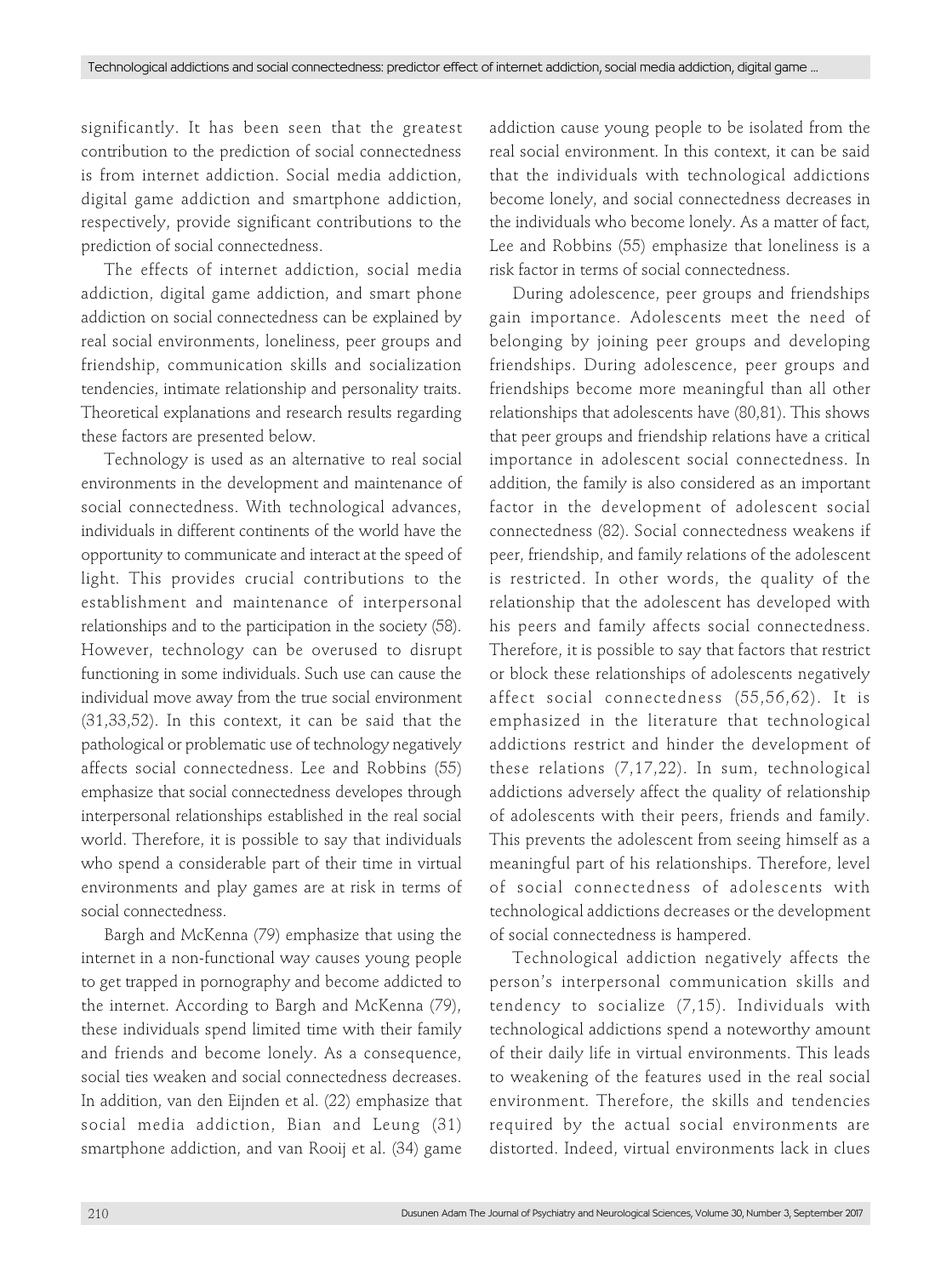to true social communication and do not reflect the spirit of real social environments (83). In this context Ogel (84) emphasizes that virtual environments are the loss of social life which is called reality. According to Ogel (84), virtual environments cause deformation of real socialization. In the literature, communication skills and tendency to socialization are considered to be positive contributors to social connectedness (62,85). In this context, the effect of technological addictions on social connectedness can be explained by communication skills and the tendency to socialize. Therefore, it can be said that tendency to socialize and communication skills of the individuals with technological addictions decrease, and as a result, their social connectedness weakens.

Technological addiction causes the deterioration of intimate relations of the individual. Hence, in the two items of Young's eight-item list proposed for the diagnosis of internet addiction, refers to the interpersonal relations (17). Young (17) suggests "excessive internet use causes problems with family, school, work and friend" and "false statements about internet usage" as two criteria for diagnosing internet addiction. Similarly, two of the nine criteria for DSM-5 internet gaming disorders are related to interpersonal relationships (7). In DSM 5, the two criteria: "has deceived family members, therapists, or others regarding the amount of internet gaming" and "has jeopardized or lost a significant relationship, job, or educational or career opportunity because of participation in internet games" are used to diagnose internet gaming disorder (7). In addition, three of the nine criteria proposed by van den Eijnden and colleagues (22) to measure social media disorder/ addiction are about interpersonal relationships. According to this, "regularly had arguments with others because of social media use", " regularly lied to parents or friends about the amount of time spent on social media" and "had serious conflict with parent(s) and sibling(s) because of social media use" are considered as criteria of social media disorder/addiction. Finally, in the scale developed to measure smartphone addiction by Kwon et al. (14) it is emphasized that the use of smartphones negatively affects interpersonal

relationships. In the diagnoses of internet addiction, social media addiction, digital game addiction and smartphone addiction, it is emphasized that intensive use negatively affects interpersonal relationships and causes deceptive behaviors in interpersonal relationships. Individual's feeling himself or herself as a meaningful part of his/her relationships is considered as a critical indicator of social connectedness (55). However, technological addictions cause the individual to have arguments and conflicts in interpersonal relations and to get deceptive behaviors in interpersonal relations. For this reason, it is possible to say that the social connectedness is negatively affected in the individuals with technological addictions.

It is possible to explain the effect of technological addictions on social connectedness with personality traits. According to McIntyre et al. (61), internet addiction causes progression of individual's introverted personality traits. Introverted personality traits cause the individual to move away from the real social environment. This negatively affects social connectedness. Indeed, Lee et al. (85) emphasize that extroverted personality trait is a factor strengthening social connectedness. Extroverted adolescents prefer face-to-face interaction rather than interacting with the virtual world. However, introverted adolescents avoid interaction with other people because they are shy. This leads to a more intense use of the virtual world in maintaining communications and relationships (86). However, Savci and Aysan (87) found that the internet contributed to the coalescence of adolescents with their friends and that adolescents with high internet addiction experienced a higher level of peer association. Therefore, the question arises: "Does internet use have different consequences for individuals with different personality traits?" The negative consequences of the internet use are susceptible to personality traits (61). internet use can weaken extroverted personality traits, trigger introverted personality traits, or can cause progression of extroverted personality traits. The internet and social media can contribute to the development and maintenance of social relations of individuals with extroverted personality traits (20). Hence, the motivation of extrovert individuals to use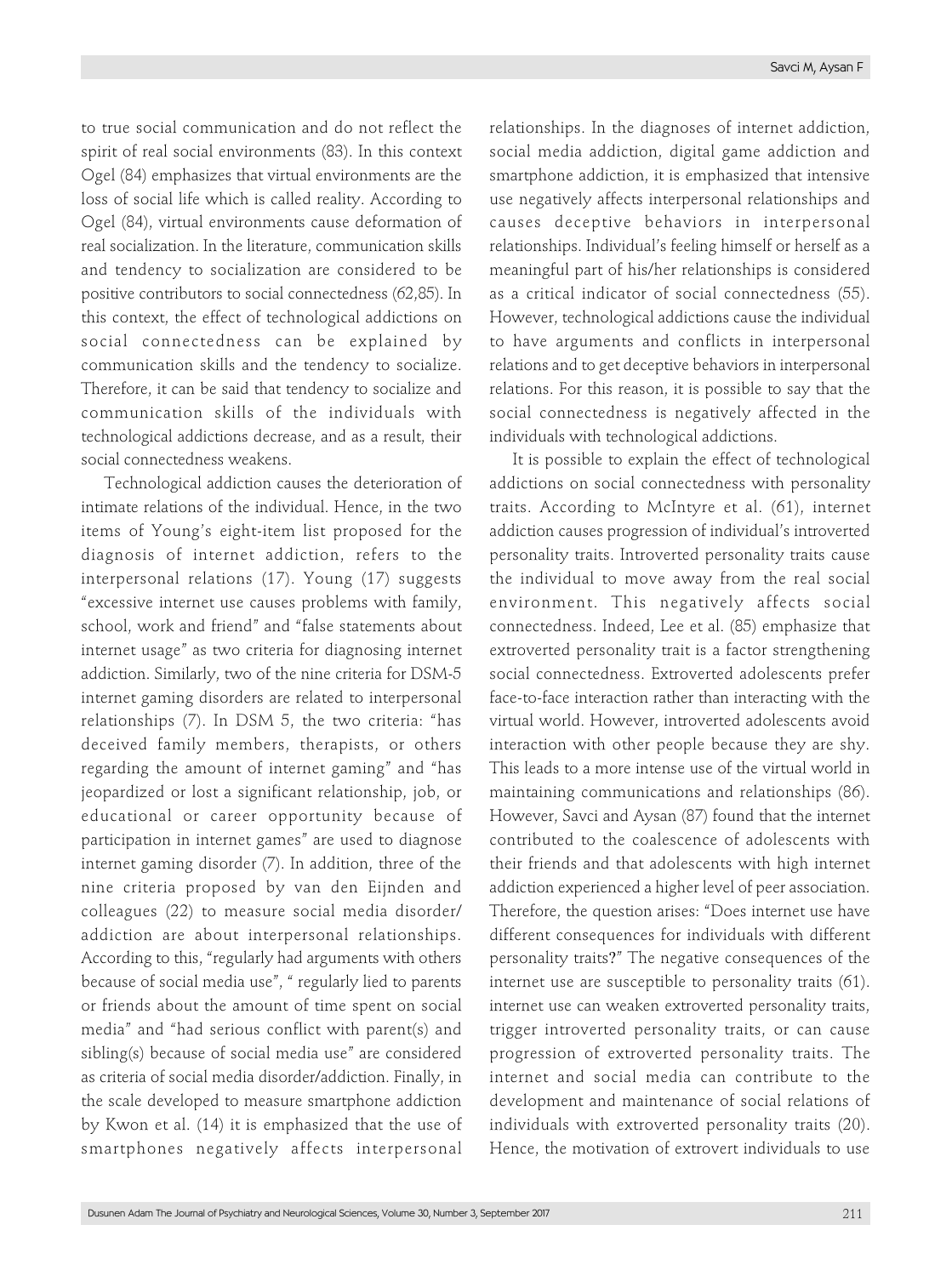social media is different from the introverted individuals. However, Rothschild (88) emphasizes that social media use positively affects social connectedness in individuals with low levels of social skills and affects negatively in individuals with high social skills.

It has been seen in the literature that there are conflicting explanations and research results regarding the relationship between introverted and extroverted personality traits and the use of the internet, social media and smartphones. When the internet, social media, and smartphone are used functionally, they can have positive results in extroverted and introverted individuals. However, using the internet at the level of addiction leads to increased introverted personality traits and decreased extroverted personality traits. It has also been found that digital game addicts have low extroverted personality traits (89). Lee et al. (85) emphasize that extroverted personality trait is an important source in the development of social connectedness. Therefore, when the effects of technological addictions on social connectedness are examined, it is necessary to take personality traits into account. Hence, it has been found in research that technological addictions are closely related to personality traits (90-94).

The strongest predictive effect on social connectedness is from internet addiction and the weakest effect from smart phone addiction. This is due to the specific characteristics of technological addictions (internet addiction, social media addiction, digital game addiction and smartphone addiction). It is not anticipated that an addiction to a smartphone without the internet, mobile applications (especially social media applications) and games will develop. The development of smartphone addiction is due to the smartphone's internet access, the use of social media applications and the ability to play games. The adolescents involved in the research may have been using the internet, social media and digital games on different devices. Smart phone addiction is significant with internet, social media and gaming. Having a smart phone alone is not addictive, it is necessary to use these features. For this reason, smartphone addiction may be a weaker predictor than other independent variables. The reason for internet

addiction's being the strongest predictor of social connectedness is due to the fact that the internet is the center point of other technological addictions (social media, digital gaming and smartphones).

In this study, it was determined that internet addiction, social media addiction, digital game addiction and smart phone addiction are important predictors of social connectedness in adolescents. Therefore, these addictions should be taken into consideration in social connectedness work and studies. Real social environments are considered to be an effective factor in the development of social connectedness (55) and in the prevention and treatment of technological addictions (87,95). For this reason, adolescents should be directed to real social environments by their parents and their school teachers. Also the relationships established by the adolescents in the real social environment should be supported. Parents should have an encouraging and permissive attitude towards adolescent to spend time with the peers. Finally, the internet and its associates can be used to contribute positively to social connectedness. In other words, the internet and its associates can help the adolescent to develop new social relationships and maintain existing relationships. This requires conscious and functional use. In this context, especially education of adolescents on the effective and functional use of internet and its associates should be increased. In addition, activities to prevent technological addictions and to promote social connectedness should be implemented within the counseling activities at schools.

Digital gaming addiction can be avoided with real social games. This can both associate the adolescent to the real social environment and prevent from developing digital games addiction. Therefore, games based on true social interactions should be foregrounded at home and at school. Smartphones are heavily used by adolescents because they are user friendly and widespread tools that combine numerous possibilities such as online communication-interaction, entertainment and shopping. When the use reaches to a level enough to hamper daily functioning, it can lead to a wide range of harmful results from preventing the adolescent from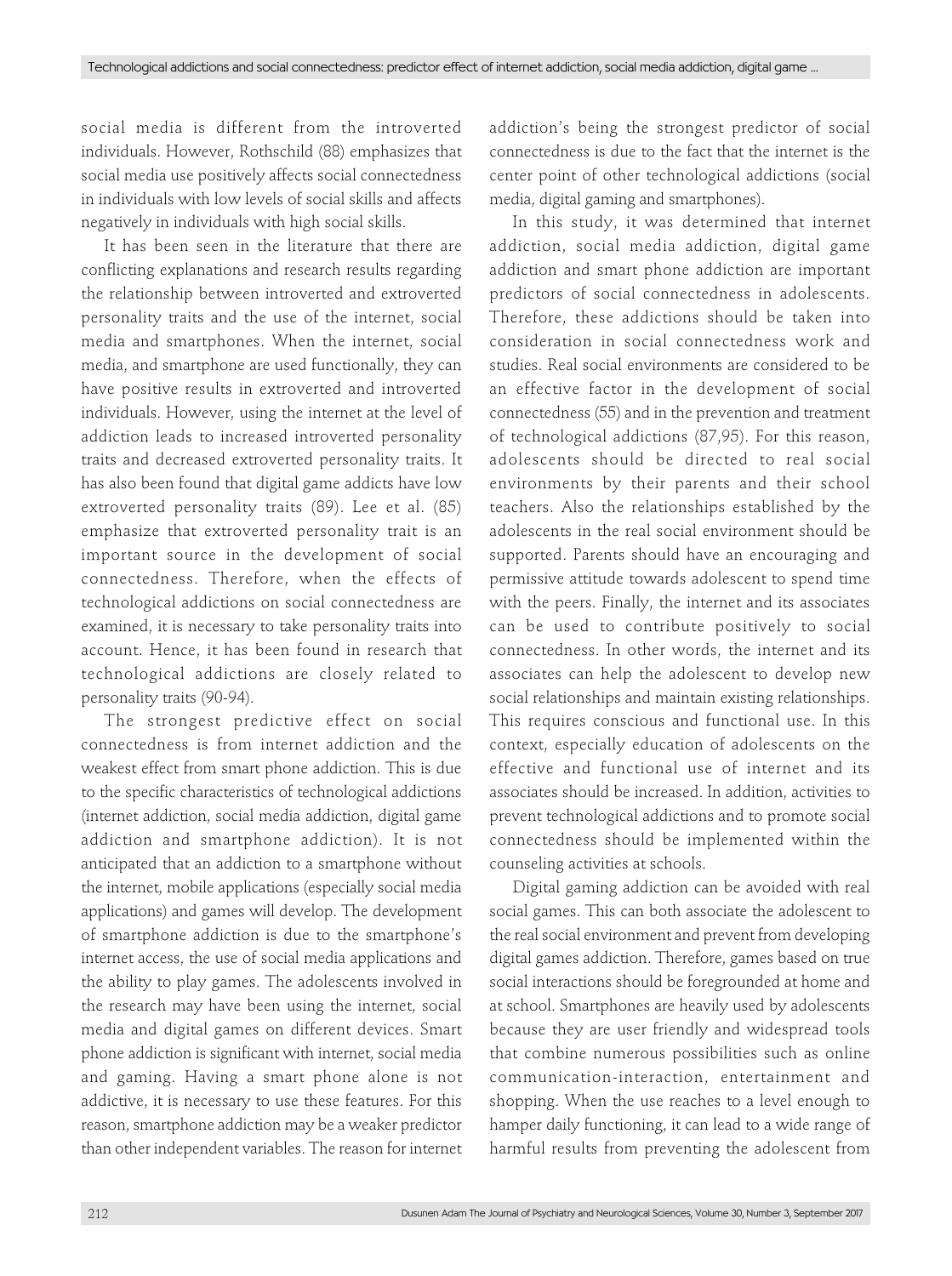having eye contact in communication to weakening of social connectedness. Hence, smartphone usage habits of adolescents should be followed carefully by parents. Parents should stop or limit the adolescent's smartphone use if the use negatively affects the academic success of the adolescent or the relationships and interactions, and leads to the adolescent become lonely and socially isolated.

This research has included adolescents who have been using the internet, playing digital games, using social media, and having at least one social media account and a smartphone for the past year. However, this is a non-clinical sample. Therefore, the effect of technological addiction on social connectedness can be examined in a clinical sample in future studies. The scales used in this research are self-report measures. Future research may use measures based on parent, teacher, or peer feedback. Such scales are not currently available in the literature. However, the development of these scales and the repetition of this research will provide critical contributions to the study findings. In addition, the impact of technological addiction on social connectedness should be supported by longitudinal, empirical and qualitative studies. In this

## **REFERENCES**

- 1. Kemp S. Digital in 2016. http://wearesocial.com/uk/specialreports/digital-in. Accessed date: October 11, 2016.
- 2. Worldometers. http://www.worldometers.info/tr/. Accessed date: October 11, 2016.
- 3. Turkish Statistical Institute (TUIK). The research of household use of comminucation technologies. http://www.tuik.gov.tr/ PreHaberBultenleri.do?id=21779. Accessed date: October 11, 2016.
- 4. Lemmens JS, Valkenburg PM, Peter J. Development and validation of a game addiction Scale for adolescents. Media Psychology 2009; 12:77-95. **[\[CrossRef\]](https://doi.org/10.1080/15213260802669458)**
- 5. Griffiths M. Internet addiction: Fact or fiction? The Psychologist: Bulletin of the British Psychological Society 1999; 12:246-250.
- 6. Griffiths M. Does internet and computer "addiction" exist? Some case study evidence. Cyberpsychol Behav 2004; 3:211-218. **[\[CrossRef\]](https://doi.org/10.1089/109493100316067)**
- 7. American Psychiatric Association. Diagnostic and Statistical Manual of Mental Disorders (DSM-5). Arlington: American Psychiatric Publishing; 2013.

study, social connectedness was measured on a onedimensional scale. Future studies should also consider family connectedness, school connectedness, peer connectedness, and belonging. In this research, internet addiction, social media addiction, digital game addiction and smartphone addiction were evaluated in the context of technological addictions. TV addiction, phubbing, online pornography addiction, online shopping addiction and online sex addiction should also be taken into account in later research.

| <b>Contributions category</b>      | Authors name |  |  |
|------------------------------------|--------------|--|--|
| Development of study idea          | M.S., F.A.   |  |  |
| Methodological design of the study | M.S., F.A.   |  |  |
| Data acquisition and process       | M.S., F.A.   |  |  |
| Data analysis and interpretation   | M.S., F.A.   |  |  |
| Literature review                  | M.S., F.A.   |  |  |
| Manuscript writing                 | M.S., F.A.   |  |  |
| Manuscript review and revisation   | M.S., F.A.   |  |  |

**Conflict of Interest:** Authors declared no conflict of interest.

**Financial Disclosure:** Authors declared no financial support.

- 8. Beard KW, Wolf EM. Modification in the proposed diagnostic criteria for Internet addiction. Cyberpsychol Behav 2001; 4:377- 383. **[\[CrossRef\]](https://doi.org/10.1089/109493101300210286)**
- 9. Caplan SE. Problematic Internet use and psychosocial wellbeing: Development of a theory-based cognitive-behavioral measurement instrument. Comput Hum Behav 2002; 18:553- 575. **[\[CrossRef\]](https://doi.org/10.1016/S0747-5632(02)00004-3)**
- 10. Davis RA. A cognitive-behavioral model of pathological internet use. Comput Human Behav 2001; 17:187-195. **[\[CrossRef\]](https://doi.org/10.1016/S0747-5632(00)00041-8)**
- 11. Echeburúa E, De Corral P. Addiction to new technologies and to online social networking in young people: a new challenge. Adicciones 2010; 22:91-95. (Spanish) **[\[CrossRef\]](https://doi.org/10.20882/adicciones.196)**
- 12. Griffiths M. A 'components' model of addiction within a biopsychosocial framework. J Subst Use 2005; 10:191-197. **[\[CrossRef\]](https://doi.org/10.1080/14659890500114359)**
- 13. Griffiths MD, Szabo A. Is excessive online usage a function of medium or activity? An empirical pilot study. J Behav Addict 2014; 3:74-77. **[\[CrossRef\]](https://doi.org/10.1556/JBA.2.2013.016)**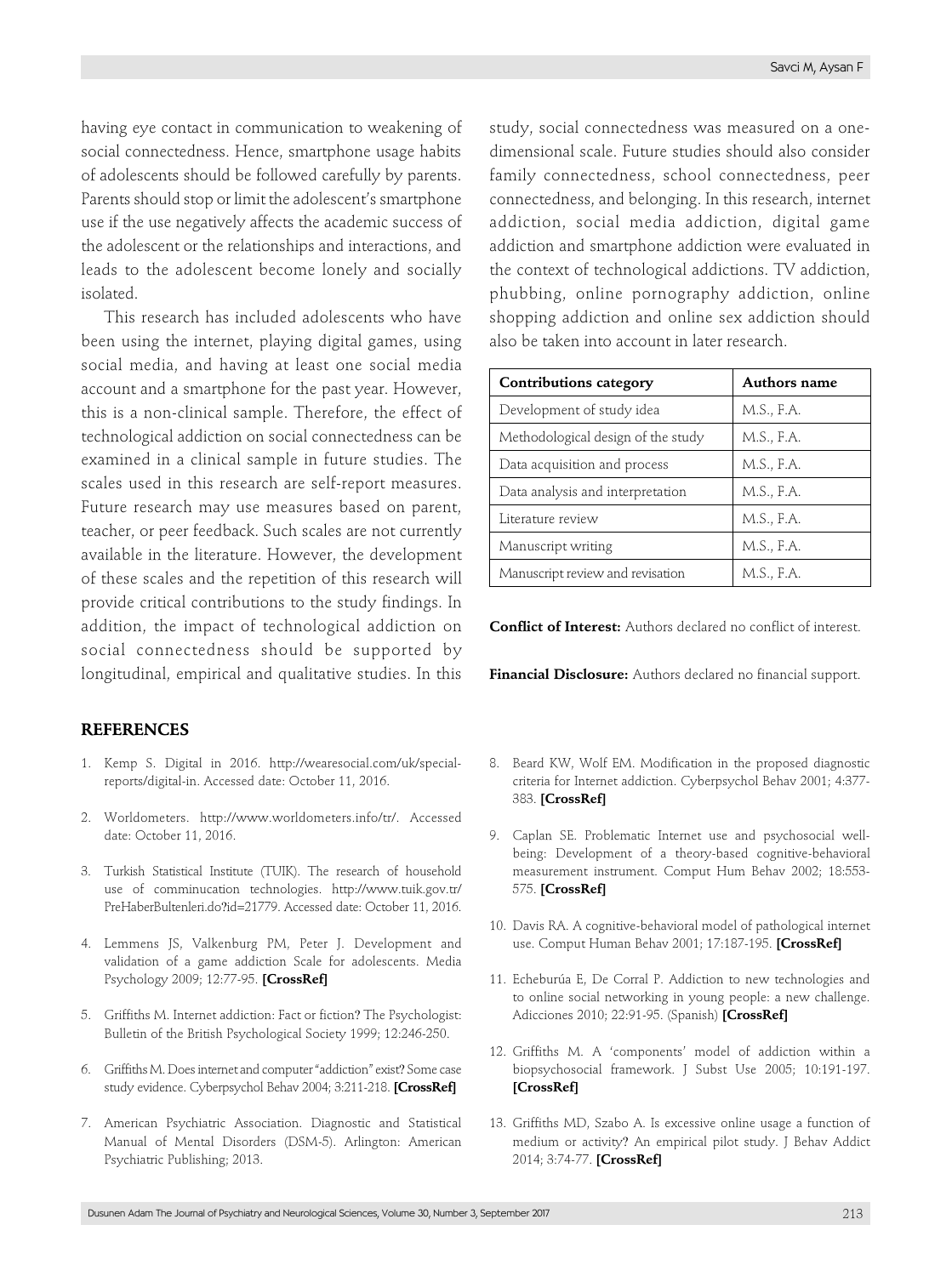- 14. Kwon M, Lee JY, Won WY, Park JW, Min JA, Hahn C, Gu X, Choi JH, Kim DJ. Development and validation of a Smartphone Addiction Scale (SAS). PLoS One 2013; 8:e56936. **[\[CrossRef\]](https://doi.org/10.1371/journal.pone.0056936)**
- 15. Young KS, Yue XD, Ying L. Prevalence Estimates and Etiologic Models of Internet Addiction. In Young KS, de Abreu CN (Editors.) Internet Addiction: A Handbook and Guide to Evaluation and Treatment. Hoboken, New Jersey: John Wiley & Sons, Inc, 2011; 19-31.
- 16. Griffiths MD. Internet addiction: An issue for clinical psychology? Clinical Psychology Forum 1996; 97:32-36.
- 17. Young KS. Caught in the Net: How to Recognize the Signs of Internet Addiction and a Winning Strategy for Recovery. New York: John Wiley & Sons, 1998.
- 18. Anderson KJ. Internet use among college students: an exploratory study. J Am Coll Health 2001; 50:21-26. **[\[CrossRef\]](https://doi.org/10.1080/07448480109595707)**
- 19. Shapira NA, Lessig MC, Goldsmith TD, Szabo ST, Lazoritz M, Gold MS, Stein DJ. Problematic internet use: proposed classification and diagnostic criteria. Depress Anxiety 2003; 17:207-216. **[\[CrossRef\]](https://doi.org/10.1002/da.10094)**
- 20. Kuss DJ, Griffiths MD. Online social networking and addictiona review of the psychological literature. Int J Environ Res Public Health 2011; 8:3528-3552. **[\[CrossRef\]](https://doi.org/10.3390/ijerph8093528)**
- 21. Griffiths MD. Social networking addiction: emerging themes and ıssues. J Addict Res Ther 2013; 4:e118. **[\[CrossRef\]](https://doi.org/10.4172/2155-6105.1000e118)**
- 22. van den Eijnden RJJM, Lemmens JS, Valkenburg PM. The Social Media Disorder Scale. Comput Human Behav 2016; 61:478-487. **[\[CrossRef\]](https://doi.org/10.1016/j.chb.2016.03.038)**
- 23. Lin YH, Chang LR, Lee YH, Tseng HW, Kuo TB, Chen SH. Development and validation of the Smartphone Addiction Inventory (SPAI). PLoS One 2014; 9:e98312. **[\[CrossRef\]](https://doi.org/10.1371/journal.pone.0098312)**
- 24. Brunborg GS, Mentzoni RA, Frøyland LR. Is video gaming, or video game addiction, associated with depression, academic achievement, heavy episodic drinking, or conduct problems? J Behav Addict 2014; 3:27-32. **[\[CrossRef\]](https://doi.org/10.1556/JBA.3.2014.002)**
- 25. Demirci K, Akgonul M, Akpinar A. Relationship of smartphone use severity with sleep quality, depression, and anxiety in university students. J Behav Addict 2015; 4:85-92. **[\[CrossRef\]](https://doi.org/10.1556/2006.4.2015.010)**
- 26. Young KS, Rogers RC. The relationship between depression and Internet addiction. Cyberpsychol Behav 2009; 1:25-28. **[\[CrossRef\]](https://doi.org/10.1089/cpb.1998.1.25)**
- 27. Woods HC, Scott H. #Sleepyteens: Social media use in adolescence is associated with poor sleep quality, anxiety, depression and low self-esteem. J Adolesc 2016; 51:41-49. **[\[CrossRef\]](https://doi.org/10.1016/j.adolescence.2016.05.008)**
- 28. Billieux J, Van der Linden M, d'Acremont M, Ceschi G, Zermatten A. Does impulsivity relate to perceived dependence on and actual use of the mobile phone? Appl Cogn Psychol 2007; 21:527-537. **[\[CrossRef\]](https://doi.org/10.1002/acp.1289)**
- 29. Cao F, Su L, Liu T, Gao X. The relationship between impulsivity and internet addiction in a sample of Chinese adolescents. Eur Psychiatry 2007; 22:466-471. **[\[CrossRef\]](https://doi.org/10.1016/j.eurpsy.2007.05.004)**
- 30. Savci M. Aysan, F. Relationship between impulsivity, social media usage and loneliness. Educational Process: International Journal 2016; 5:106-115. **[\[CrossRef\]](https://doi.org/10.12973/edupij.2016.52.2)**
- 31. Bian M, Leung L. Linking loneliness, shyness, smartphone addiction symptoms, and patterns of smartphone use to social capital. Soc Sci Comput Rev 2014; 33:61-79. **[\[CrossRef\]](https://doi.org/10.1177/0894439314528779)**
- 32. Bonetti L, Campbell MA, Gilmore L. The relationship of loneliness and social anxiety with children's and adolescents' online communication. Cyberpsychol Behav Soc Netw 2010; 13;279-285. **[\[CrossRef\]](https://doi.org/10.1089/cyber.2009.0215)**
- 33. Bozoglan B, Demirer V, Sahin I. Loneliness, self-esteem, and life satisfaction as predictors of internet addiction: a cross-sectional study among Turkish university students. Scand J Psychol 2013; 54:313-319. **[\[CrossRef\]](https://doi.org/10.1111/sjop.12049)**
- 34. van Rooij AJ, Schoenmakers TM, van den Eijnden RJ, Vermulst AA, van de Mheen D. Video game addiction aest: validity and psychometric characteristics. Cyberpsychol Behav Soc Netw 2012; 15:507-511. **[\[CrossRef\]](https://doi.org/10.1089/cyber.2012.0007)**
- 35. Espinoza G, Juvonen J. The pervasiveness, connectedness, and intrusiveness of social network site use among young adolescents. Cyberpsychol Behav Soc Netw 2011; 14:705-709. **[\[CrossRef\]](https://doi.org/10.1089/cyber.2010.0492)**
- 36. Lam LT. Internet gaming addiction, problematic use of the Internet, and sleep problems: a systematic review. Curr Psychiatry Rep 2014; 16:444. **[\[CrossRef\]](https://doi.org/10.1007/s11920-014-0444-1)**
- 37. Brooks S. Does personal social media usage affect efficiency and well-being? Comput Human Behav 2015; 46:26-37. **[\[CrossRef\]](https://doi.org/10.1016/j.chb.2014.12.053)**
- 38. Kardefelt-Winther D. The moderating role of psychosocial wellbeing on the relationship between escapism and excessive online gaming. Comput Human Behav 2014; 38:68-74. **[\[CrossRef\]](https://doi.org/10.1016/j.chb.2014.05.020)**
- 39. Wang L, Luo J, Bai Y, Kong J, Luo J, Gao W, Sun X. Internet addiction of adolescents in China: Prevalence, predictors, and association with well-being. Addict Res Theory 2013; 21:62-69. **[\[CrossRef\]](https://doi.org/10.3109/16066359.2012.690053)**
- 40. Ehrenberg A, Juckes S, White KM, Walsh SP. Personality and self-esteem as predictors of young people's technology use. Cyberpsychol Behav 2008; 11:739-741. **[\[CrossRef\]](https://doi.org/10.1089/cpb.2008.0030)**
- 41. Wilson K, Fornasier S, White KM. Psychological predictors of young adults' use of social networking sites. Cyberpsychol Behav Soc Netw 2010; 13:173-177. **[\[CrossRef\]](https://doi.org/10.1089/cyber.2009.0094)**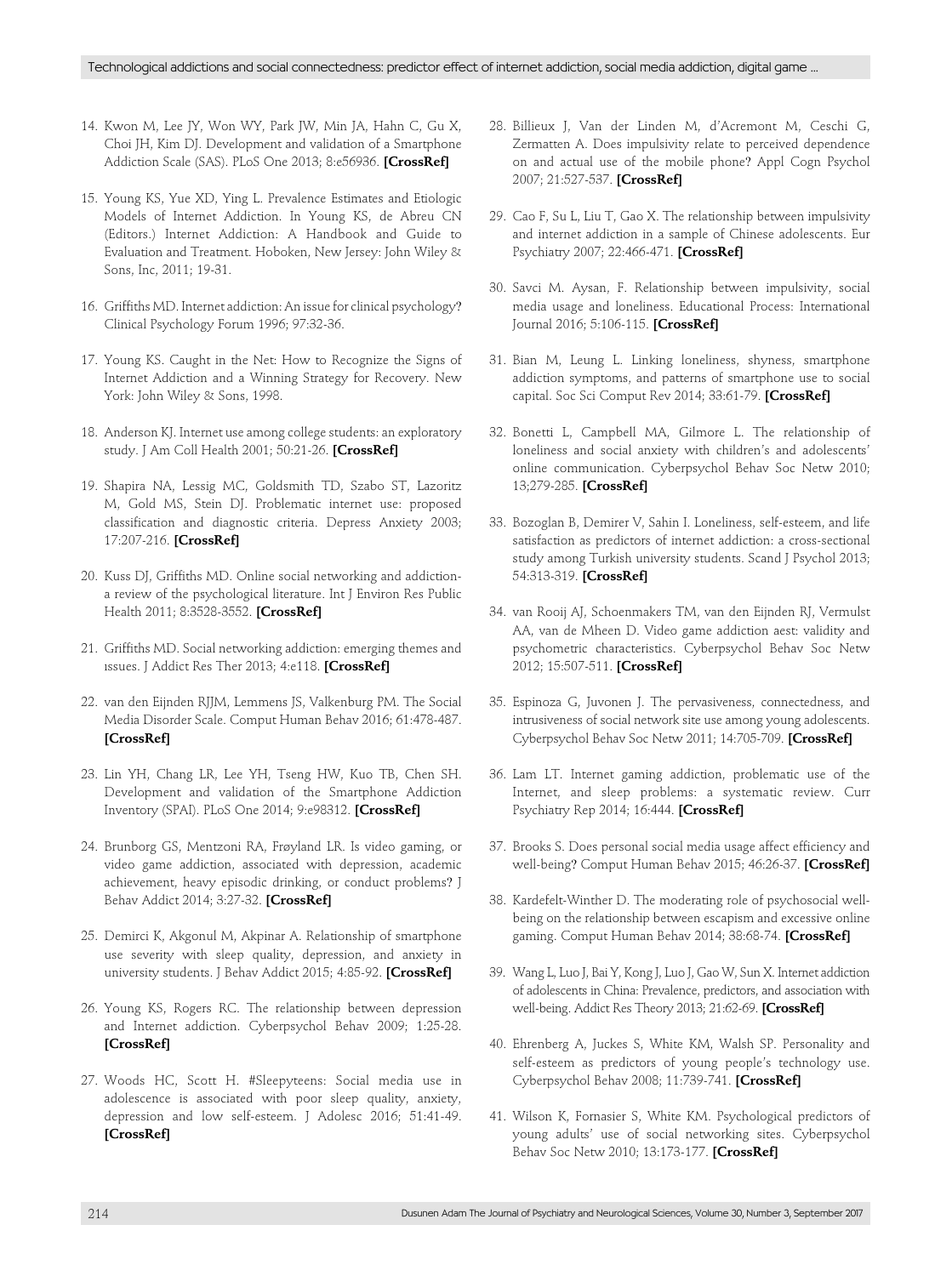- 42. Kirschner PA, Karpinski AC. Facebook® and academic performance. Comput Hum Behav 2010; 26:1237-1245. **[\[CrossRef\]](https://doi.org/10.1016/j.chb.2010.03.024)**
- 43. Samaha M, Hawi NS. Relationships among smartphone addiction, stress, academic performance, and satisfaction with life. Comput Human Behav 2016; 57:321-325. **[\[CrossRef\]](https://doi.org/10.1016/j.chb.2015.12.045)**
- 44. Stavropoulos V, Alexandraki K, Motti-Stefanidi F. Recognizing internet addiction: prevalence and relationship to academic achievement in adolescents enrolled in urban and rural Greek high schools. J Adolesc 2013; 36:565-576. **[\[CrossRef\]](https://doi.org/10.1016/j.adolescence.2013.03.008)**
- 45. Kraut R, Kiesler S, Boneva B, Cummings J, Helgeson V, Crawford A. Internet paradox revisited. J Soc Issues 2002; 58:49- 74. **[\[CrossRef\]](https://doi.org/10.1111/1540-4560.00248)**
- 46. Lin SSJ, Tsai CC. Internet addiction among high schoolers in Taiwan. 107<sup>th</sup> American Psychology Association (APA) Annual Convention, Boston, Proceeding Book, 1999.
- 47. Parks MR, Roberts LD. `Making Moosic': The development of personal relationships on line and a comparison to their off-line counterparts. J Soc Pers Relat 1998; 15:517-537. **[\[CrossRef\]](https://doi.org/10.1177/0265407598154005)**
- 48. Ikiz FE, Savci M, Asici E, Yoruk C. Investigation of relationship between problematic internet use and psychological symptoms of university students. International Journal of Human Sciences 2015; 12:688-702. (Turkish) **[\[CrossRef\]](https://doi.org/10.14687/ijhs.v12i2.3336)**
- 49. Grieve R, Indian M, Witteveen K, Anne Tolan G, Marrington J. Face-to-face or Facebook: Can social connectedness be derived online? Comput Human Behav 2013; 29:604-609. **[\[CrossRef\]](https://doi.org/10.1016/j.chb.2012.11.017)**
- 50. Quinn S, Oldmeadow JA. Is the igeneration a 'we' generation? Social networking use among 9- to 13-year-olds and belonging. Br J Dev Psychol 2013; 31:136-142. **[\[CrossRef\]](https://doi.org/10.1111/bjdp.12007)**
- 51. Davis K. Friendship 2.0: adolescents' experiences of belonging and self-disclosure online. J Adolesc 2012; 35:1527-1536. **[\[CrossRef\]](https://doi.org/10.1016/j.adolescence.2012.02.013)**
- 52. Hu M. Will online chat help alleviate mood loneliness? Cyberpsychol Behav 2009; 12:219-223. **[\[CrossRef\]](https://doi.org/10.1089/cpb.2008.0134)**
- 53. Shen C, Williams D. Unpacking time online: Connecting internet and massively multiplayer online game use with psychosocial well-being. Communic Res 2010; 38:123-149. **[\[CrossRef\]](https://doi.org/10.1177/0093650210377196)**
- 54. Valkenburg PM, Peter J. Social consequences of the Internet for adolescents: A decade of research. Curr Dir Psychol Sci 2009; 18:1-5. **[\[CrossRef\]](https://doi.org/10.1111/j.1467-8721.2009.01595.x)**
- 55. Lee RM, Robbins SB. The relationship between social connectedness and anxiety, self-esteem, and social identity. J Couns Psychol 1998; 45:338-345. **[\[CrossRef\]](https://doi.org/10.1037/0022-0167.45.3.338)**
- 56. Moore TL. Social connectedness and social support of doctoral students in counselor education. Doctoral Dissertation, Idaho State University, Idaho, 2006.
- 57. Maslow AH. The Farther Reaches of Human Nature. New York: Viking Press, 1971.
- 58. Chayko M. Techno-social life: The internet, digital technology, and social connectedness. Sociol Compass 2014; 8:976-991. **[\[CrossRef\]](https://doi.org/10.1111/soc4.12190)**
- 59. Allen KA, Ryan T, Gray DL, McInerney DM, Waters L. Social media use and social connectedness in adolescents: The positives and the potential pitfalls. The Educational and Developmental Psychologist 2014; 31:18-31. **[\[CrossRef\]](https://doi.org/10.1017/edp.2014.2)**
- 60. Mesch GS. Social relationships and Internet use among adolescents in Israel. Soc Sci Q 2001; 82:329-339. **[\[CrossRef\]](https://doi.org/10.1111/0038-4941.00026)**
- 61. McIntyre E, Wiener KKK, Saliba AJ. Compulsive Internet use and relations between social connectedness, and introversion. Comput Human Behav 2015; 48:569-574. **[\[CrossRef\]](https://doi.org/10.1016/j.chb.2015.02.021)**
- 62. Lee RM, Robbins SB. Measuring belongingness: The social connectedness and the social assurance scales. J Couns Psychol 1995; 42:232-241. **[\[CrossRef\]](https://doi.org/10.1037/0022-0167.42.2.232)**
- 63. Valkenburg PM, Peter J. Online communication among adolescents: an integrated model of its attraction, opportunities, and risks. J Adolesc Health 2011; 48:121-127. **[\[CrossRef\]](https://doi.org/10.1016/j.jadohealth.2010.08.020)**
- 64. Andreassen CS. Online social network site addiction: a comprehensive review. Curr Addict Rep 2015; 2:175-184. **[\[CrossRef\]](https://doi.org/10.1007/s40429-015-0056-9)**
- 65. Yen JY, Ko CH, Yen CF, Chen SH, Chung WL, Chen CC. Psychiatric symptoms in adolescents with Internet addiction: Comparison with substance use. Psychiatry Clin Neurosci 2008; 62:9-16. **[\[CrossRef\]](https://doi.org/10.1111/j.1440-1819.2007.01770.x)**
- 66. Lee RM. The role of social connectedness in the social support process and small group interactions. Doctoral Dissertation, Virginia Commonwealth University, Virginia, 1996.
- 67. Kubey R, Csikszentmihalyi M. Television addiction is no mere metaphor. Sci Am 2002; 286:74-80. **[\[CrossRef\]](https://doi.org/10.1038/scientificamerican0202-74)**
- 68. Karadag E, Tosuntas SB, Erzen E, Duru P, Bostan N, Mizrak-Sahin B, Culha I, Babadag, B. The virtual world's current addiction: phubbing. Addicta: The Turkish Journal on Addiction 2016; 3:223-269. (Turkish) **[\[CrossRef\]](https://doi.org/10.15805/addicta.2016.3.0013)**
- 69. Owens EW, Behun RJ, Manning JC, Reid RC. The impact of internet pornography on adolescents: a review of the research. Sex Addict Compulsivity 2012; 19:99-122. **[\[CrossRef\]](https://doi.org/10.1080/10720162.2012.660431)**
- 70. Dittmar H, Long K, Bond R. When a better self is only a button click away: Associations between materialistic values, emotional and identity-related buying motives, and compulsive buying tendency online. J Soc Clin Psychol 2007; 26:334-361. **[\[CrossRef\]](https://doi.org/10.1521/jscp.2007.26.3.334)**